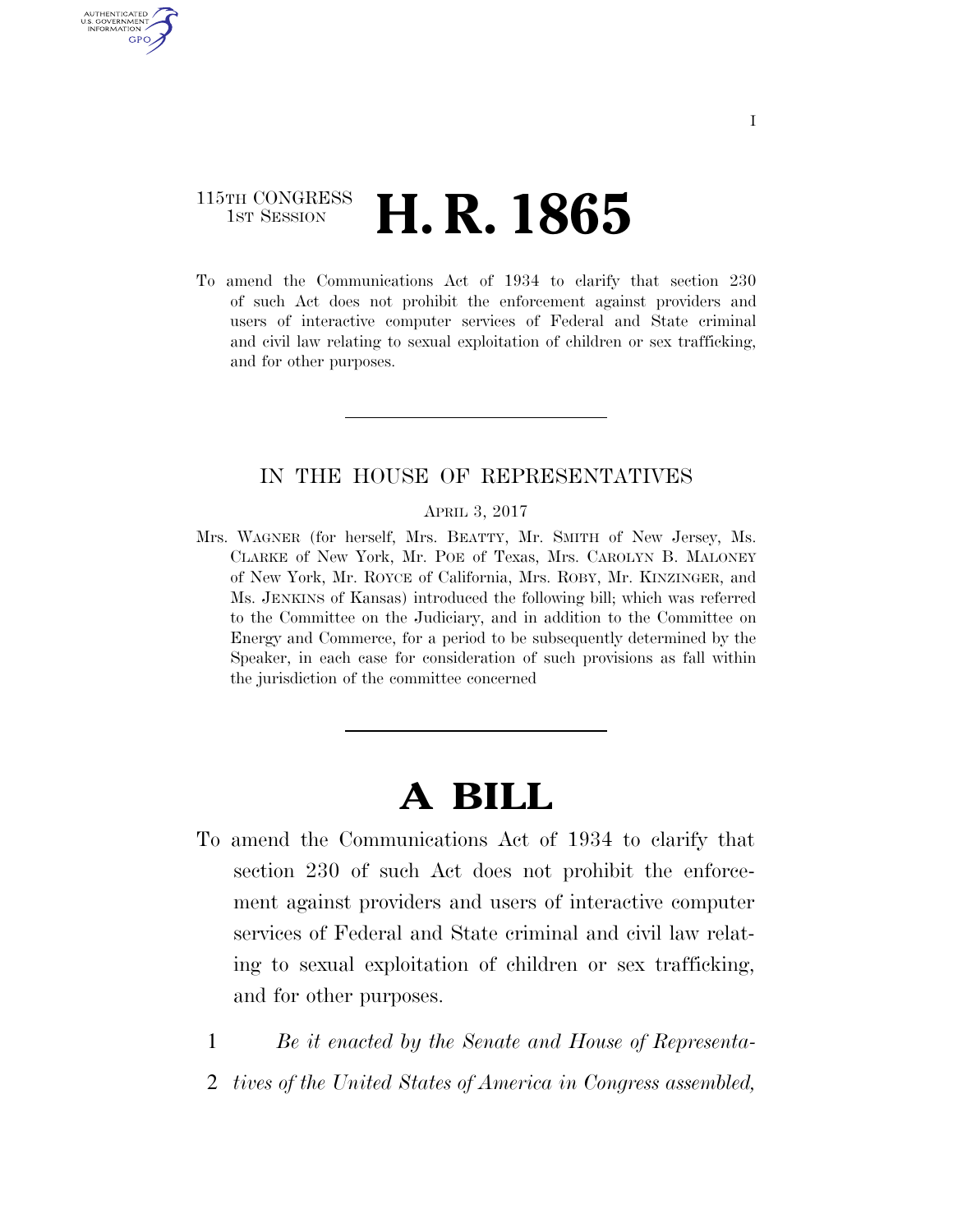### **SECTION 1. SHORT TITLE.**

 This Act may be cited as the ''Allow States and Vic- tims to Fight Online Sex Trafficking Act of 2017''. **SEC. 2. FINDINGS.**  Congress finds the following: (1) Section 230 of the Communications Act of 1934 (47 U.S.C. 230; commonly known as the ''Communications Decency Act of 1996'') was never intended to provide legal protection to websites that facilitate traffickers in advertising the sale of unlaw- ful sex acts with sex trafficking victims. (2) Clarification of such section is warranted to ensure that such section does not provide such pro- tection to such websites. **SEC. 3. ENSURING ABILITY TO ENFORCE FEDERAL AND STATE CRIMINAL AND CIVIL LAW RELATING TO SEXUAL EXPLOITATION OF CHILDREN OR SEX TRAFFICKING.**  (a) IN GENERAL.—Section 230 of the Communica- tions Act of 1934 (47 U.S.C. 230) is amended— 21 (1) in subsection  $(b)$ —  $(A)$  in paragraph  $(4)$ , by striking "; and" and inserting a semicolon; (B) in paragraph (5), by striking the pe-25 riod at the end and inserting "; and"; and (C) by adding at the end the following: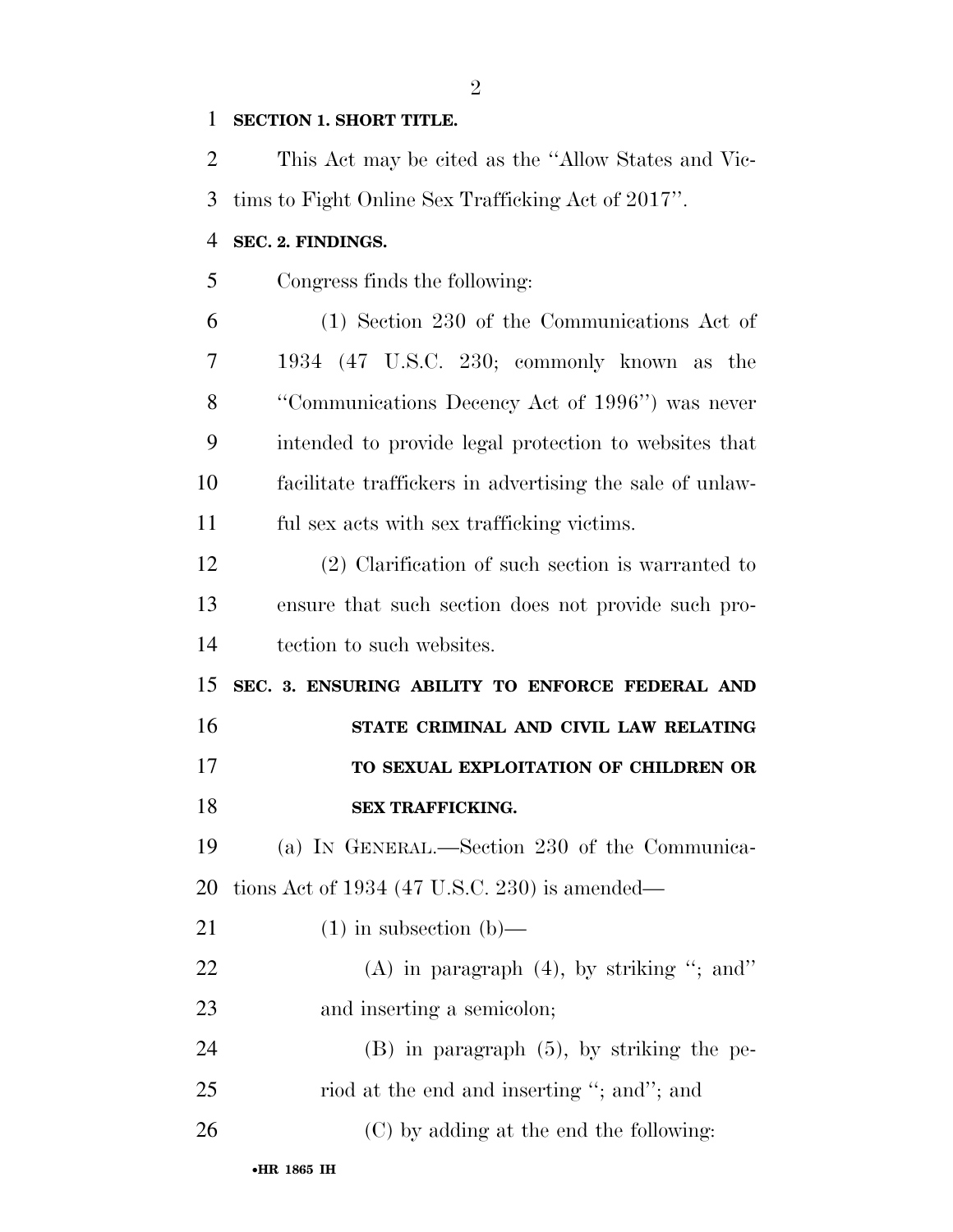| $\mathbf{1}$   | $\cdot\cdot\cdot(6)$ to ensure vigorous enforcement against |
|----------------|-------------------------------------------------------------|
| $\overline{2}$ | providers and users of interactive computer services        |
| 3              | of Federal and State criminal and civil law relating        |
| $\overline{4}$ | to sexual exploitation of children or sex trafficking,      |
| 5              | including through the availability of a civil remedy        |
| 6              | for victims of sex trafficking."; and                       |
| 7              | $(2)$ in subsection $(e)$ —                                 |
| 8              | $(A)$ in paragraph $(1)$ —                                  |
| 9              | $(i)$ by inserting "section 1591 of such                    |
| 10             | title (relating to sex trafficking)," after                 |
| 11             | "title 18, United States Code,";                            |
| 12             | (ii) by striking "impair the enforce-                       |
| 13             | ment of section" and inserting the fol-                     |
| 14             | lowing: "impair the enforcement of, or                      |
| 15             | limit the availability of victim restitution                |
| 16             | under—                                                      |
| 17             | $\lq\lq$ section"; and                                      |
| 18             | (iii) by striking "statute." and insert-                    |
| 19             | ing the following: "statute; or                             |
| 20             | "(B) any State criminal statute that pro-                   |
| 21             | hibits—                                                     |
| 22             | "(i) sexual exploitation of children;                       |
| 23             | "(ii) sex trafficking of children; or                       |
| 24             | "(iii) sex trafficking by force, threats                    |
| 25             | of force, fraud, or coercion.";                             |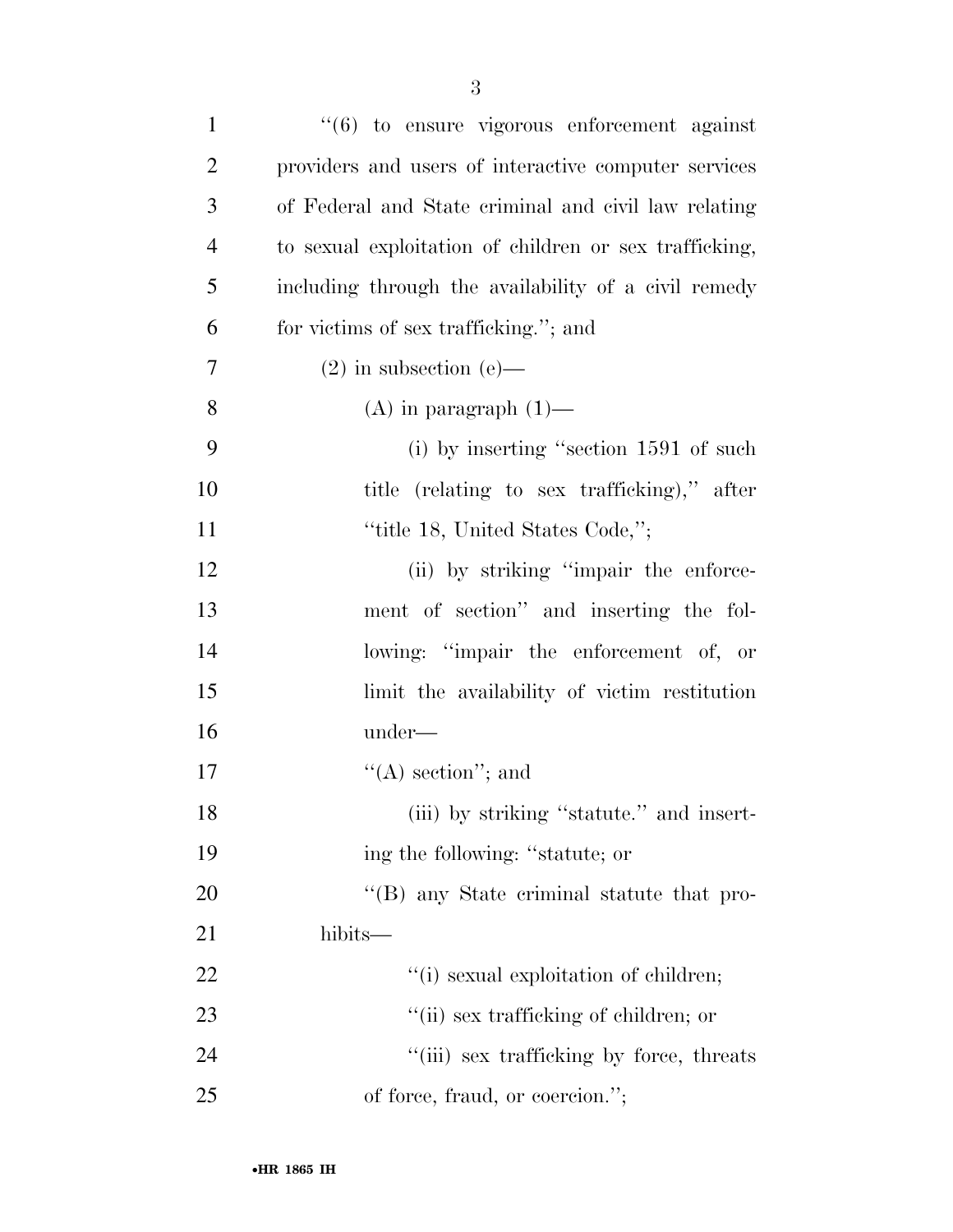| $\mathbf{1}$   | (B) in the second sentence of paragraph                       |
|----------------|---------------------------------------------------------------|
| $\overline{2}$ | (3), by striking "No cause of action" and in-                 |
| 3              | serting "Except as provided in paragraphs"                    |
| $\overline{4}$ | $(1)(B)$ and $(5)(B)$ , no cause of action"; and              |
| 5              | (C) by adding at the end the following:                       |
| 6              | "(5) NO EFFECT ON CIVIL LAW RELATING TO                       |
| 7              | SEXUAL EXPLOITATION OF CHILDREN OR SEX TRAF-                  |
| 8              | FICKING.—Nothing in this section shall be construed           |
| 9              | to impair the enforcement or limit the application            |
| 10             | $of$ —                                                        |
| 11             | $\lq\lq$ section 1595 of title 18, United                     |
| 12             | States Code; or                                               |
| 13             | "(B) any other Federal or State law that                      |
| 14             | provides causes of action, restitution, or other              |
| 15             | civil remedies to victims of—                                 |
| 16             | "(i) sexual exploitation of children;                         |
| 17             | "(ii) sex trafficking of children; or                         |
| 18             | "(iii) sex trafficking by force, threats                      |
| 19             | of force, fraud, or coercion.".                               |
| 20             | (b) EFFECTIVE DATE.—The amendments made by                    |
| 21             | this section shall take effect on the date of the enactment   |
| 22             | of this Act, and the amendment made by subsection             |
| 23             | $(a)(2)(C)$ (and, to the extent it relates to such amendment, |
| 24             | the amendment made by subsection $(a)(2)(B)$ shall apply      |
| 25             | regardless of whether the conduct alleged occurred, or is     |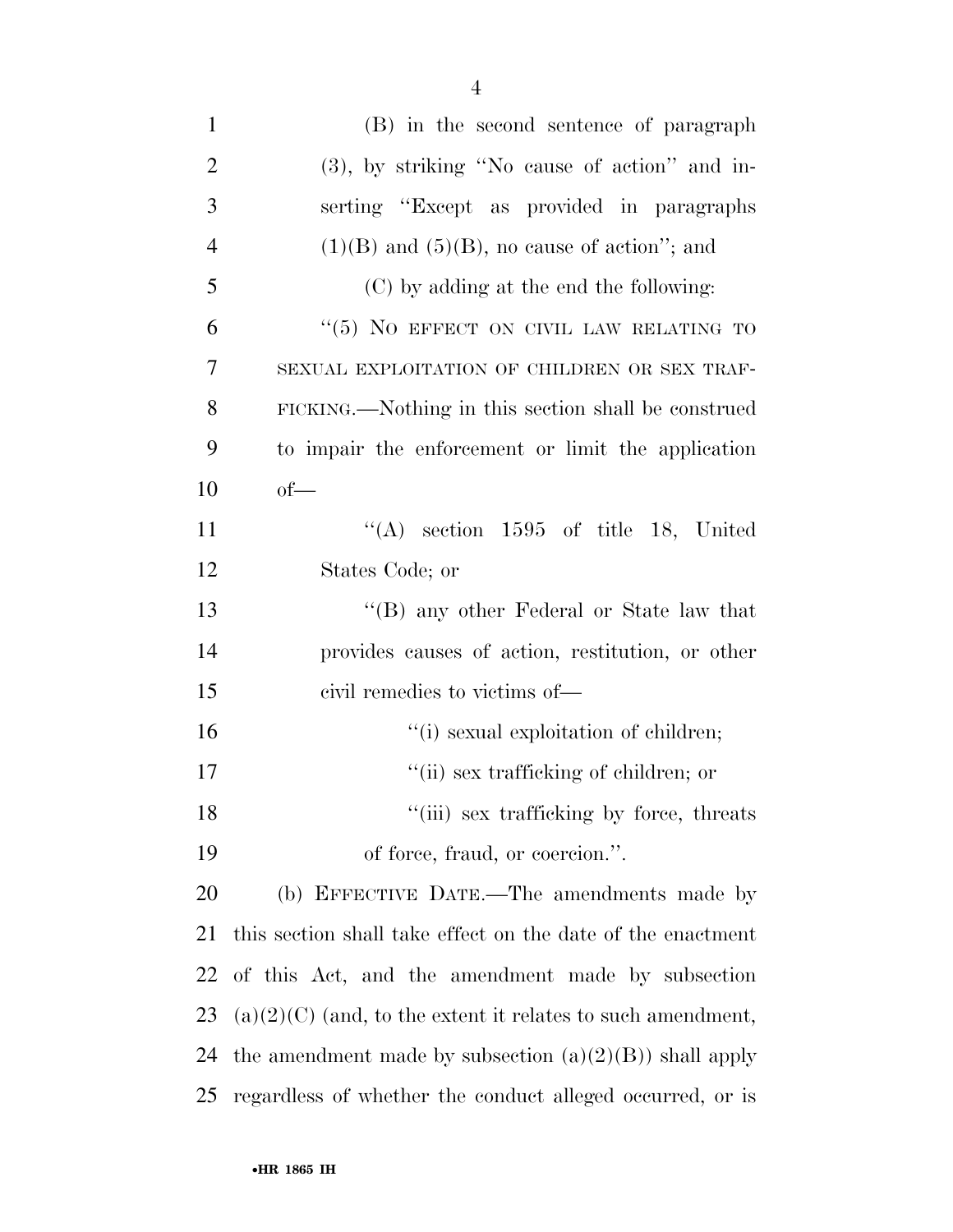alleged to have occurred, before, on, or after such date of enactment.

| 3              | SEC. 4. ENSURING FEDERAL LIABILITY FOR PUBLISHING                                |
|----------------|----------------------------------------------------------------------------------|
| $\overline{4}$ | INFORMATION DESIGNED<br><b>TO FACILITATE</b>                                     |
| 5              | <b>SEX TRAFFICKING.</b>                                                          |
| 6              | (a) IN GENERAL.—Section 1591 of title 18, United                                 |
| 7              | States Code, is amended—                                                         |
| 8              | $(1)$ by redesignating subsection (e) as sub-                                    |
| 9              | section $(f)$ ;                                                                  |
| 10             | $(2)$ in subsection $(f)$ , as redesignated by para-                             |
| 11             | $graph(1)$ , by adding at the end the following:                                 |
| 12             | $\cdot\cdot\cdot$ (6) $\cdot\cdot\cdot$ The terms 'information content provider' |
| 13             | and 'interactive computer service' have the meanings                             |
| 14             | given those terms in section 230 of the Communica-                               |
| 15             | tions Act of 1934 (47 U.S.C. 230).                                               |
| 16             | $\lq(7)$ The term 'participation in a venture' in-                               |
| 17             | cludes knowing or reckless conduct by any person or                              |
| 18             | entity and by any means that furthers or in anyway                               |
| 19             | aids or abets the violation of subsection $(a)(1)$ .";                           |
| 20             | and                                                                              |
| 21             | $(3)$ by inserting after subsection $(d)$ the fol-                               |
| 22             | lowing:                                                                          |
| 23             | $\lq\lq (e)(1)$ Whoever, being a provider of an interactive                      |
| 24             | computer service, publishes information provided by an in-                       |

formation content provider, with reckless disregard that